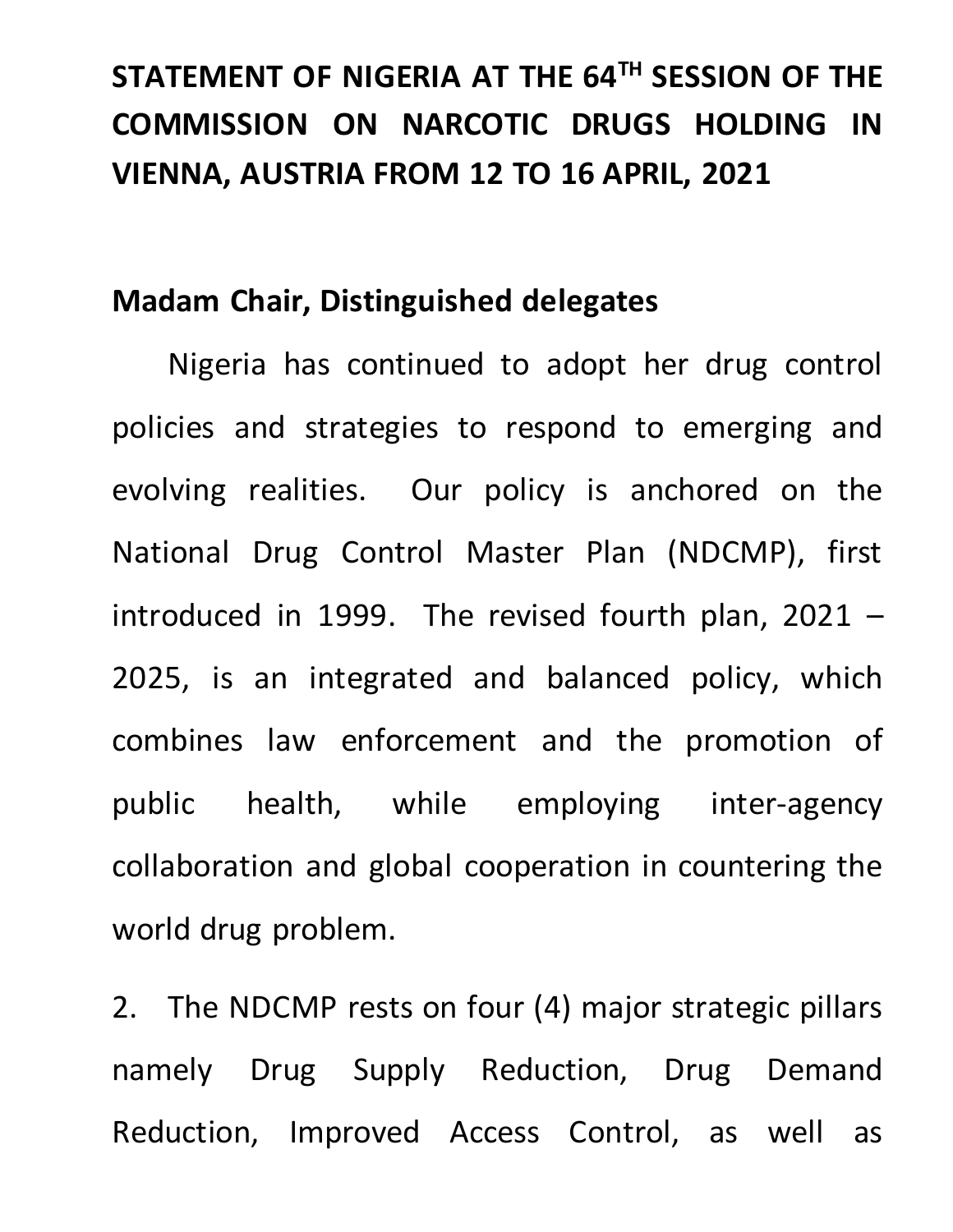Governance and Coordination of drug control activities. The policy is consistent with our obligations under the three Drug Control Conventions, and the three Political documents adopted by Member States since 2009 to address and counter the world drug problem as well as the 2019 Ministerial declaration.

## **Madam Chair**

3. Despite the implementation of our framework and strategic action plan, trafficking and abuse of controlled substances persist. First, the cultivation and high traffic of Cannabis and its abuse has been on the increase. Our National Drug Use Survey, 2019 revealed that over 10 million persons abused cannabis in one year. In similar pattern, the 20219 and 2020 World Drug Reports identified cannabis as the most abused substance with its threat to security, health and wellbeing of the global population. Second, the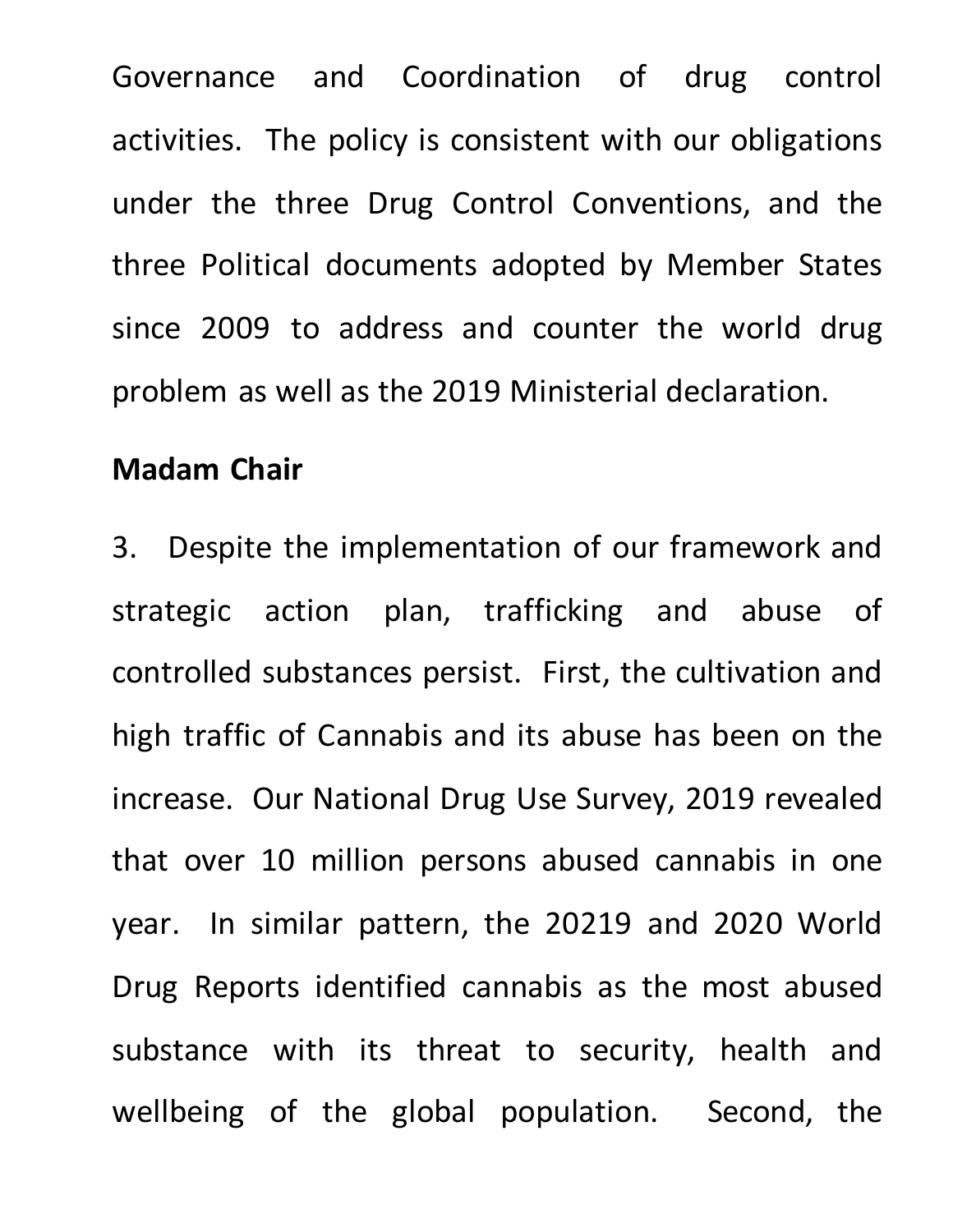trafficking and non-medical use of synthetic and pharmaceuticals opioids, especially Tramadol, remains a challenge. This is in spite of our domestic control efforts as well as two tripartite meetings, facilitated by UNODC, involving Nigeria, Ghana and India held in New Delhi and Lagos in 2019, to address the Tramadol crisis. Nigeria, therefore, reiterates that legalisation of the illicit use of cannabis is a violation of the Drug Control Treaties while highlighting the urgent need for change in the control measures for Tramadol and other pharmaceuticals.

## **Madam Chair**

4. Nigeria has decentralized the storage of finished narcotics drugs to ensure their access, availability and affordability for medical and scientific use. We are now able to optimize data collection and improve statutory submission of annual requirement to the